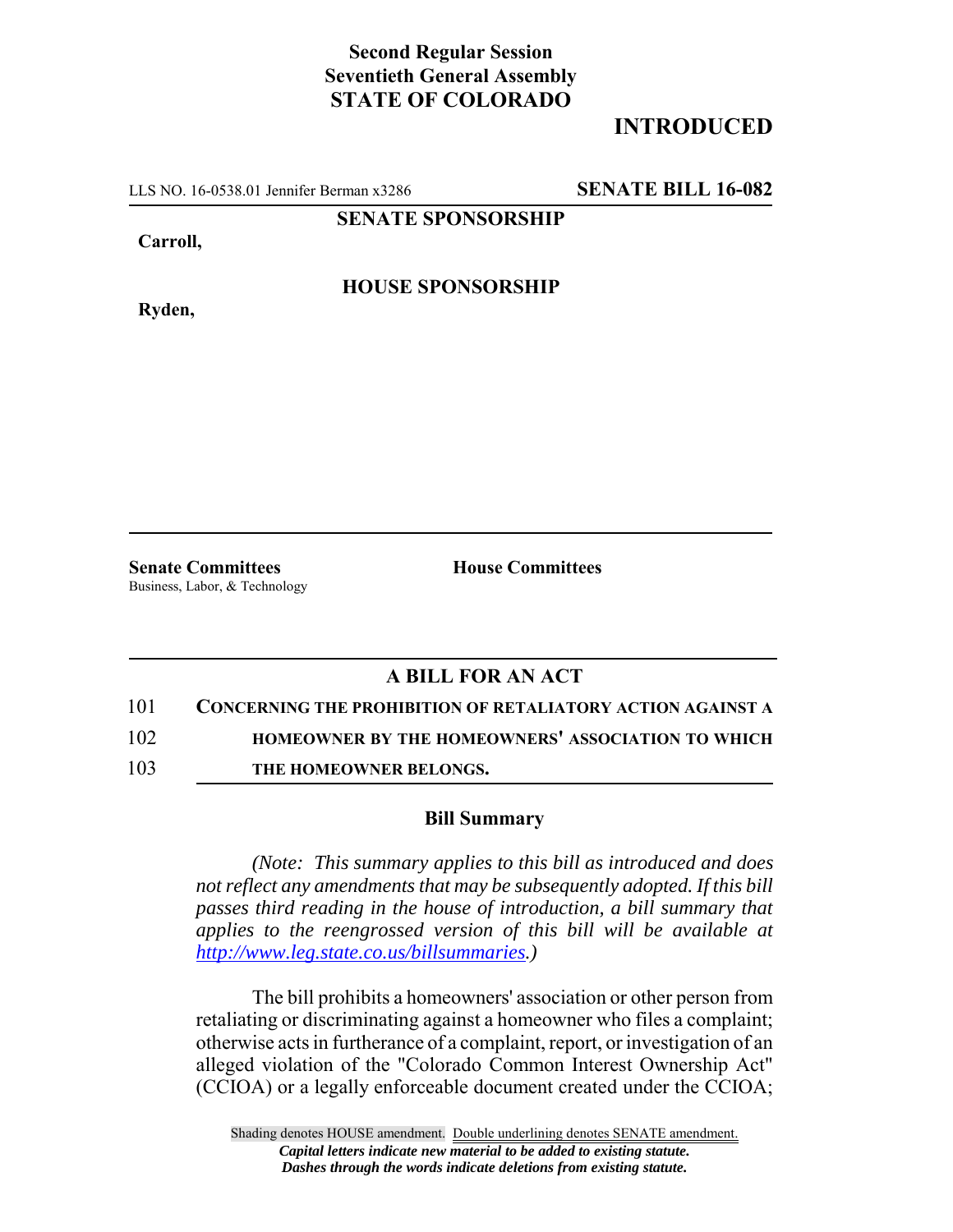or exercises or attempts to exercise any right as a homeowner.

| $\mathbf{1}$   | Be it enacted by the General Assembly of the State of Colorado:    |
|----------------|--------------------------------------------------------------------|
| $\overline{2}$ | <b>SECTION 1.</b> In Colorado Revised Statutes, add 38-33.3-125 as |
| 3              | follows:                                                           |
| $\overline{4}$ | 38-33.3-125. Retaliation prohibited. (1) ANASSOCIATION OR ITS      |
| 5              | BOARD OF DIRECTORS OR MANAGER, ANOTHER UNIT OWNER, OR ANY          |
| 6              | PERSON ACTING ON BEHALF OF AN ASSOCIATION OR A UNIT OWNER, SHALL   |
| 7              | NOT RETALIATE OR DISCRIMINATE AGAINST A UNIT OWNER WHO, THROUGH    |
| 8              | A LAWFUL ACTION DONE IN AN EFFORT TO ADDRESS, PREVENT, OR STOP A   |
| 9              | VIOLATION:                                                         |
| 10             | (a) COMPLAINS OR OTHERWISE REPORTS AN ALLEGED VIOLATION;           |
| 11             | (b) CAUSES A COMPLAINT OR REPORT OF AN ALLEGED VIOLATION           |
| 12             | TO BE FILED;                                                       |
| 13             | (c) PARTICIPATES IN OR COOPERATES WITH AN INVESTIGATION OF         |
| 14             | A COMPLAINT OR REPORT FILED;                                       |
| 15             | (d) OTHERWISE ACTS IN FURTHERANCE OF A COMPLAINT, REPORT,          |
| 16             | OR INVESTIGATION CONCERNING AN ALLEGED VIOLATION; OR               |
| 17             | (e) EXERCISES OR ATTEMPTS TO EXERCISE ANY RIGHT UNDER:             |
| 18             | (I) THIS ARTICLE;                                                  |
| 19             | THE ASSOCIATION'S BYLAWS, ARTICLES, OR RULES AND<br>(II)           |
| 20             | REGULATIONS;                                                       |
| 21             | (III) THE DECLARATION; OR                                          |
| 22             | (IV)<br>ANY COVENANT OR OTHER LEGALLY ENFORCEABLE                  |
| 23             | DOCUMENT SETTING FORTH THE RIGHTS AND RESPONSIBILITIES OF THE      |
| 24             | ASSOCIATION, ITS BOARD OF DIRECTORS OR MANAGER, OR THE UNIT        |
| 25             | OWNER.                                                             |